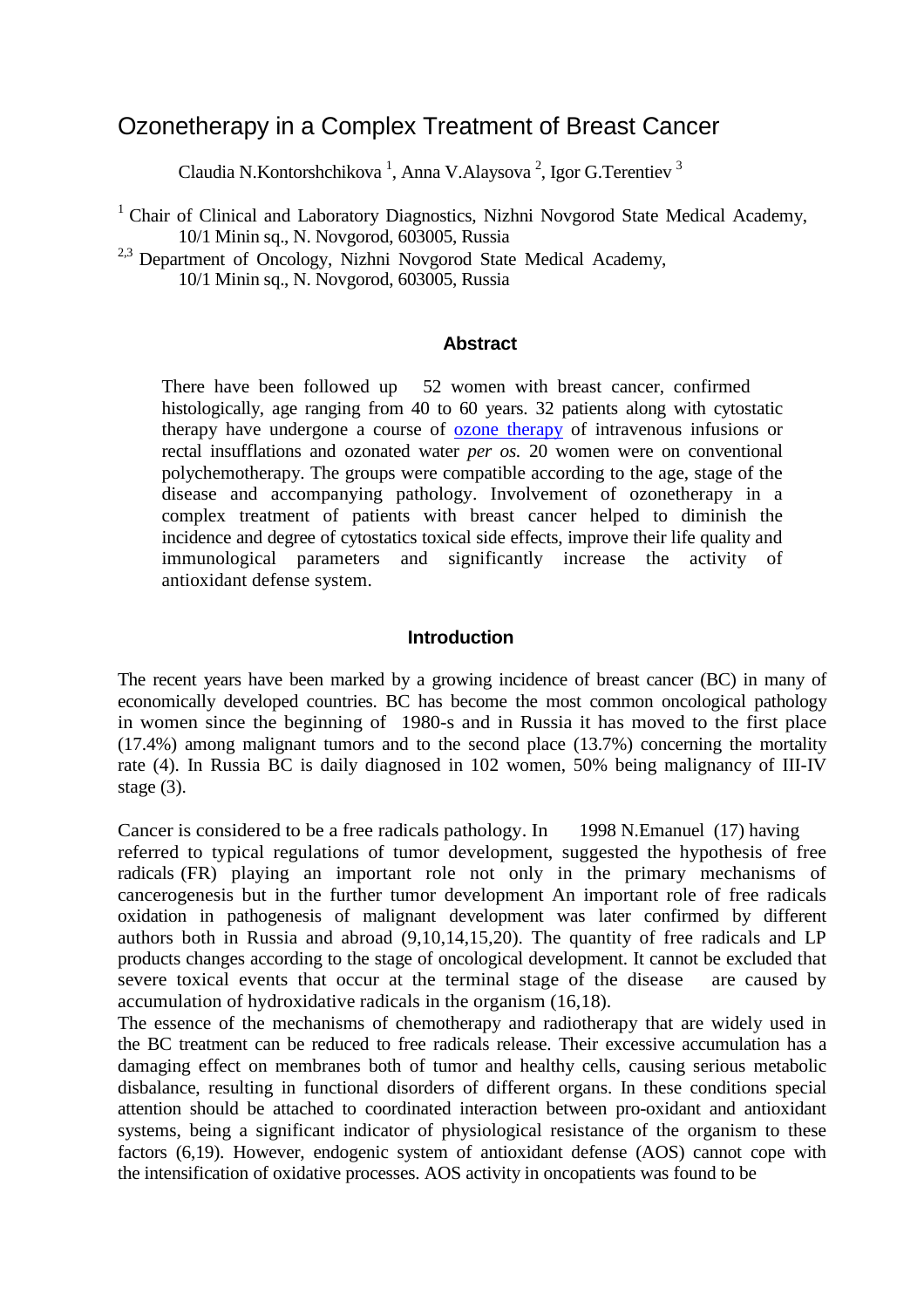significantly reduced compared to that of healthy people (2,11,12,). The decline of AOS compensatory capacity can be caused by inhibition of synthesis and increased consumption of its components and also by hydro- and lipoperoxides hindering their activity, as well as by hydro- and lipoperoxides hindering their activity, as well as by complicated use of endogenic antioxidants due to microcirculation disorders and membrane resistance.

It is the disbalance between AOS and LP activity that leads to the development of severe toxicosis in patients receiving conventional treatment, aggravates their life quality and often makes it necessary to discontinue the treatment, thus affecting its efficacy (1).

The conception of FR important role in the development of tumor process opened new ways in the search for new anticancerogenic and antitumor medications as well as for correction of toxical side effects of chemo- and radiotherapy. Involvement of different antioxidants into a complex and combined treatment of oncopatients seems to be much promising. Of all available antioxidants preferable choice should be given to medical ozone. Ozone has systemic effect on hypoxia correction, improvement of metabolic processes, it activates the immune response and capacity to detoxification, results in better blood rheology and microcirculation, corrects AOS condition (5,7,8,13,21).

At present ozonetherapy has been successfully used in therapeutic practice as well as in surgery, obstetrics, gynecology and pediatrics. Of special importance is the development of schemes and recommendations to use medical ozone in the treatment of oncopatients.

The aim of the present study is to estimate the efficacy of ozonetherapy in the complex treatment of patients with breast cancer.

# **Material and Methods**

We have followed up 52 patients with breast cancer in the age of 40-65 years with histologically confirmed diagnosis. All patients have undergone conventional treatment that included mastectomy, radiotherapy, cyclic courses of polychemotherapy. Along with cytostatic therapy 32 patients were on ozonetherapy of intravenous infusions of ozonated saline, rectal insufflations and ozonated water *per os,* 20 patients were entirely on conventional polychemotherapy. The groups were compatible according to the age, stage of the disease and accompanying pathology. According to International classification TNM, 60% of the both groups had III and IV stages of tumor process. The most common accompanying pathologies were the diseases of gastro-intestinal tract (chronic gastritis and chronic cholecystitis) and of cardio-vascular system (hypertension).

Laboratory control over the treatment included the assessment of hemogram and immunogram readings, biochemical blood analysis. The intensity of LP processes was measured by dien and trien conjugates levels (DC and TC) and by Shiff bases (SB). DC and TC contents were estimated by ultraviolet spectrum of lipid solution absorption in methanolhexan, the wavelength being 233nm and 275 nm respectively. SB contents were defined with fluorimetric method (DL Fletcher, 1973) with excitation wavelength of 365 nm and emission wavelength of 420nm. AOS activity was calculated by the index of chemolumenescence lightsum (S) in plasma, the sloping rate of FR oxidation process in plasma (tgά), I max reflecting potential capacity to LP and Imax/S coefficient. All results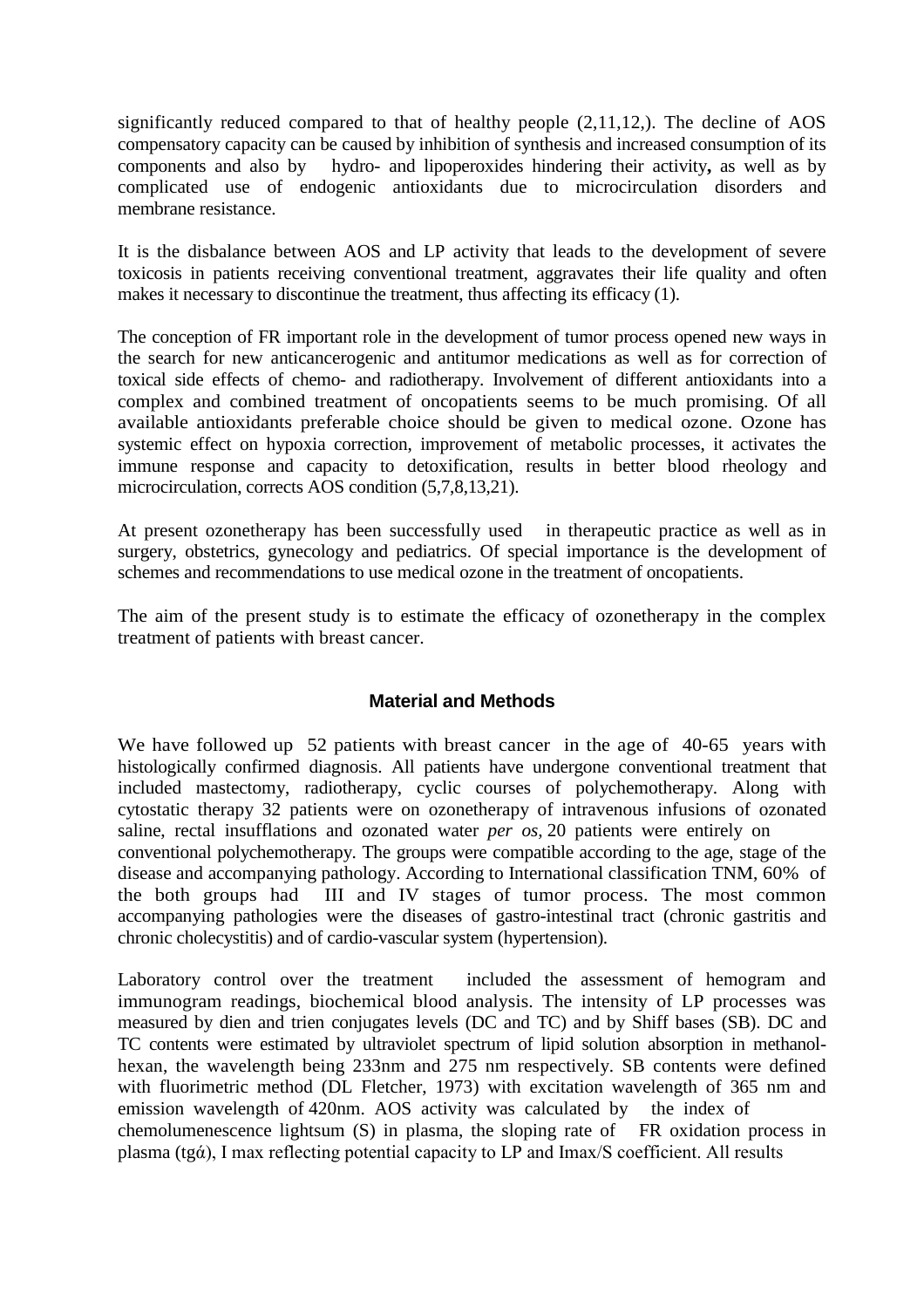were received by the method of induced chemolumenescence done with the use of БХЛ-06 device (Russia).

Immune status was assessed by reactions of indirect immunofluorescence with monoclonal antibodies to superficial antibodies of  $CD^{4+}$ . $CD^{8+}$   $CD^{38+}$ ,  $CD^{22+}$ , $CD^{95+}$ .In addition concentrations of immunoglobulins IgA,IgM,IgG were estimated. All analyses were done before and after the course of Ozonetherapy and after the cycles of polychemotherapy.

To produce medical ozone there was used medical ozonator «Квазар» adjusted to the system of pure oxygen distribution. Ozone was used in a form of ozonated saline for intravenous infusions (0.9%NaCl solution).

## **Results and Discussion**

The estimation of LP and AOS condition in 50 patients with breast cancer showed the changes of this value to depend on the stage of the disease. The lowest SB level was registered in patients with stage I (Table I) .At stage III it reached its maximal value. In women with disseminated process SB index was similar to that of the stage II.

| <b>Index</b> | <b>BC</b> Stage   |                   |                   |                   |  |
|--------------|-------------------|-------------------|-------------------|-------------------|--|
|              | I $(n=10)$        | II $(n=10)$       | III $(n=15)$      | $\vert$ IV (n=15) |  |
| SB           | $2,96\pm0,12$     | $6,31\pm0.29$     | $7,19\pm0,32$     | $6,45\pm0,31$     |  |
| Imax         | $1,0234\pm0,03$   | $2,395 \pm 0,115$ | $2,027 \pm 0,093$ | $1,908 \pm 0,042$ |  |
| S            | $10,55 \pm 0,42$  | $16,96 \pm 0,74$  | $13,58 \pm 0.61$  | $14,66 \pm 0,68$  |  |
| Imax/S       | $0,102\pm0,001$   | $0,140\pm0,005$   | $0,126 \pm 0,005$ | $0,124\pm0,004$   |  |
| $tg\alpha$   | $0,486 \pm 0,018$ | $1,883 \pm 0,081$ | 1,983±0,089       | $0,547 \pm 0,023$ |  |

Table I. The Condition of Lipid Peroxidation and Antioxidant System Activity in Patients with Breast Cancer According to the Stage of the Disease

There were insignificant changes in DC and TC indices. The value of Imax, S, I/S were minimal at stage I, raised to their maximal level at stage II and then gradually lowered down with the development of the process.

Dynamics in tgα level corresponded to the changes in SB contents raising to its maximal value at stage III and coming down to the level of stage I in patients with dissemination.

Thus, if at the initial stage of breast cancer we could observe LP/AOS balance, with the course of the disease LP processes started to predominate while AOS was losing its compensatory capacities. Administration of cyclic courses of polychemotherapy led to gradual deficiency of AOS components and made it necessary to add antioxidantive agent to the schemes of chemotherapy.

Estimation of immune condition of the patients was done with the use of monoclonal antibodies. During the courses of cytostatic therapy we could observe the decrease of Tlymphocytes level due to CD<sup>4+</sup>cells. The reduction of  $CD<sup>8+</sup>$ cells was less pronounced. The quantity of  $CD$  <sup>95+</sup>cells gradually increased. It can be explained by the involvement of cells damaged by cytostatics into apoptosis. At the same time there could be observed inhibition of humoral immunity that was manifested in the decrease of  $CD^{22+}$ cells and of concentrations of immunoglobulins of all types. Similar changes in immune parameters occurred irrespective of the stage of the disease. Gradually patients were found to develop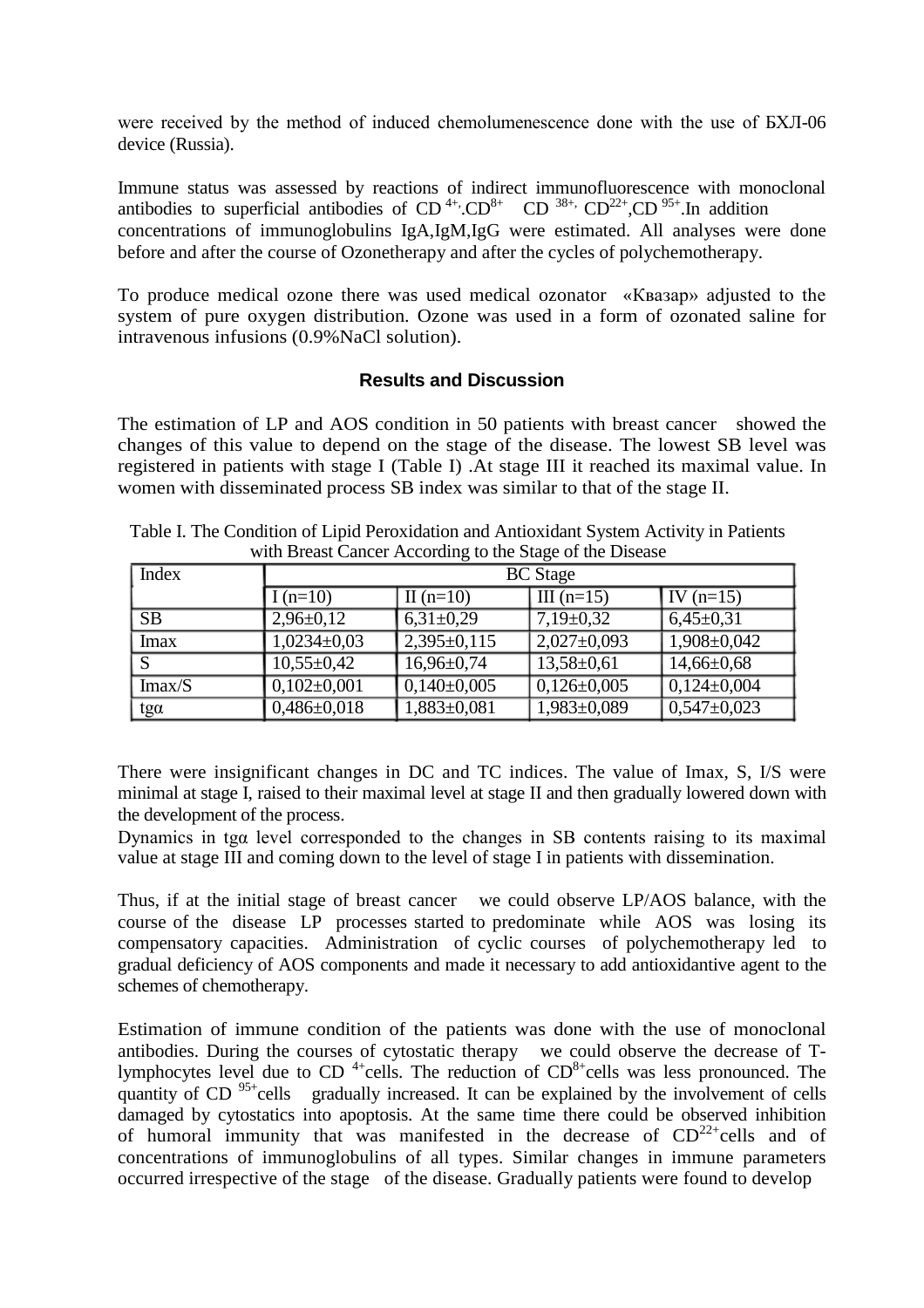ischemic signs of immune-deficiency. During the period between the courses of polychemotherapy the patients were subjected to acute bacterial or viral diseases and exacerbation of chronic diseases (chronic cholecystitis, chronic pyelonephritis, chronic bronchitis). The manifestation of immunedeficiency clinical signs urged to use additional medications with immunomodelling action.

Cyclic courses of polychemotherapy were accompanied with gradual growth of toxical side effects of cytostatics. Due to cumulative effect of antrocycline antibiotics there developed elevation of cardiotoxicity. During the course of treatment there was a proportional raise in the incidence of gastro-intestinal disorders, hepatotoxicity. The patients often developed episodes of conditioned-reflectory vomiting to a possible taking of new medications. episodes of conditioned-reflectory vomiting Hemogram readings showed increasing events of anemia and leucopenia.

Thus, the results of the preliminary examinations stipulated the choice of an agent capable to produce antioxidant, desotoxical and immunocorrecting effect. At the same time the agent was not to increase the cytostatic toxicity and not to have dyspeptic or hematological side effects. In our opinion, medical ozone met all these requirements.

The use of ozonetherapy made it possible to significantly reduce systemic non-specific activity of cytostatic agents in 24 patients (75%) and to diminish side effects of polychemotherapy in other cases, however it did not eliminate them completely Ozonetherapy made it easier for the patients to survive the courses of polychemotherapy. They had fewer episodes of nausea and vomiting, diarrhea, of pains in the epigastrium and in large intestine, of cardiac rhythm disorders and less infectious complications. All of them noted better appetite, sleep, general wellbeing, ability to work and to move. Some patients stated less edema and numbness of the arm on the damaged side and increased volume of joints movements. Evidently, in this case the effect of ozonetherapy was connected with improvement of microcirculation.

Analysis of LP products showed decrease in SB contents (45.4%), DС(32.8%) and TC (48.1%) with simultaneous AOS activation (Table II). Biochemolumenecsent analysis of blood plasma revealed 21% decrease of S value with 66.3% increase of tgα and no changes of J max.

| <b>Index</b>           | Group I $(n=32)$ |                  | Group II $(n=20)$ |                 |  |  |
|------------------------|------------------|------------------|-------------------|-----------------|--|--|
|                        | <b>Before</b>    | After            | <b>Before</b>     | After           |  |  |
| DC                     | $0,58 \pm 0,02$  | $0,39\pm0,02$    | $0,54\pm0,02$     | $0,50\pm0,02$   |  |  |
| $\overline{\text{TC}}$ | $0,27\pm0,02$    | $0,14\pm0,01$    | $0,23\pm0,01$     | $0,20\pm0,01$   |  |  |
| SB                     | $5,38 \pm 0,21$  | $2,94\pm0,09$    | $5,04\pm0,21$     | $5,58 \pm 0,23$ |  |  |
| S                      | $13,79 \pm 0,54$ | $10,89 \pm 0,42$ | $15,10\pm0,69$    | $19,24\pm0.72$  |  |  |
| <b>Imax</b>            | $1,506 \pm 0,04$ | $1,479 \pm 0,05$ | $2,009 \pm 0,09$  | $4,453\pm0,18$  |  |  |
| $Tg\alpha$             | $0,34\pm0,01$    | $1,01\pm0,04$    | $0,33\pm0,009$    | $0,16\pm0,005$  |  |  |

Table II. Dynamics in LP and AOS Parameters in Patients with Breast Cancer in the Course of Cytostatic and Ozone Therapy

Note: Group 1- patients on Cytostatic and [Ozone Therapy](http://www.ozonemachine.org/) Group 2 - patients on Cytostatic Therapy

Estimation of immune status proved ozonetherapy to produce an activated effect on immune system with a tendency of  $CD$ <sup>4+</sup>cells and of immunoregulatory index to increase. The contents of CD  $^{38+}$  cells had 15.1% raise with  $CD^{22+}$  and  $CD^{95+}$  coming to normal range.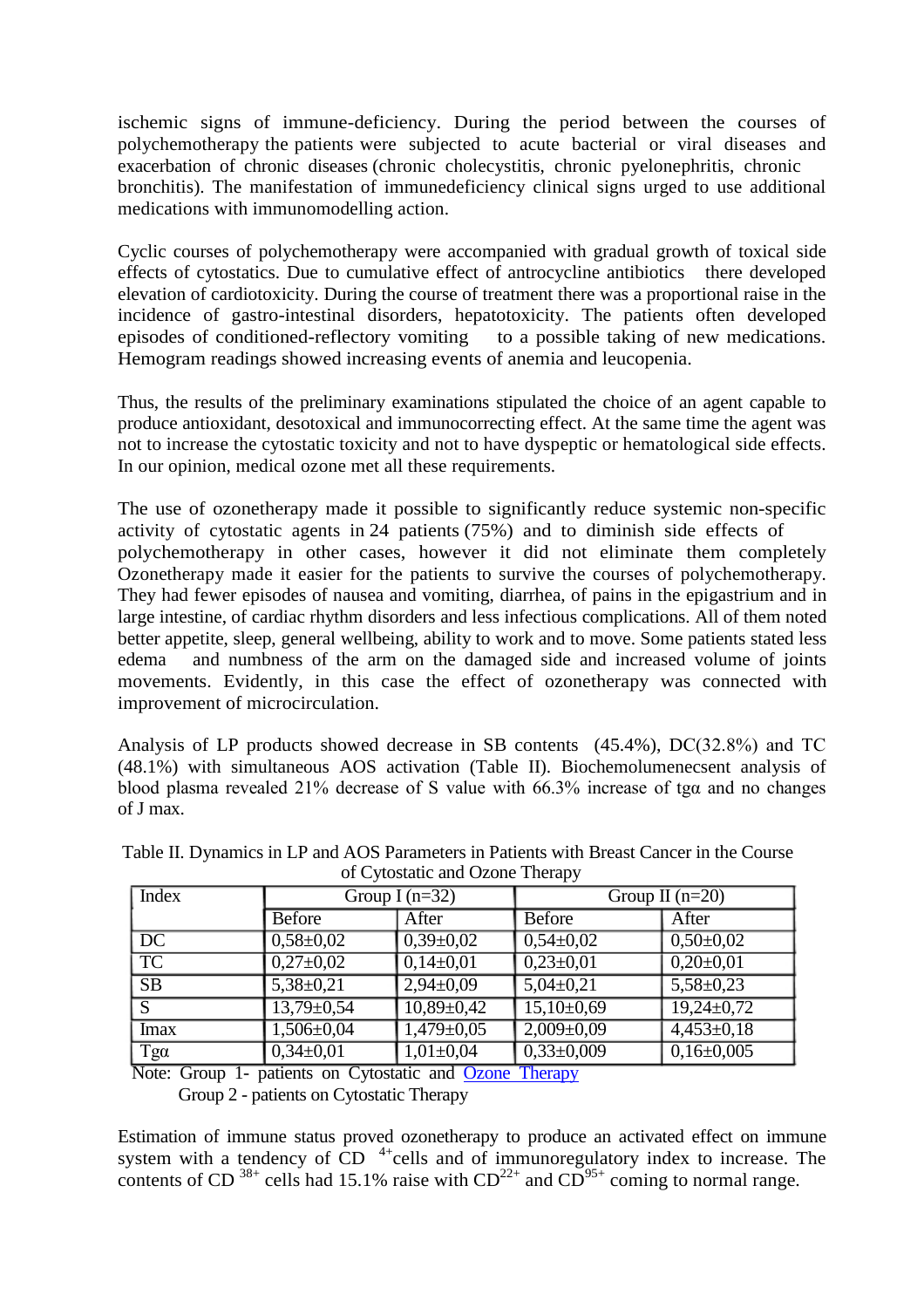IgM had a double increase  $(0.68 \pm 0.05 \text{ g/l})$  before and 1.43  $\pm 0.3 \text{ g/l}$  after the treatment). Concentrations of IgA and IgG tended to increase.

Biochemical blood analysis evinced decrease in the levels of glucose and of urea, total, direct and indirect bilirubin (Table III**).** Improvement of oxidative-reduction processes was confirmed by normalization of alanin-and aspartat-transaminases activity(Al - As -At).

Table III. Changes in Biochemical Parameters in Patients with Breast Cancer in the Course of Cytostaic and Ozone Therapy

| Index                           | Group I $(n=32)$ |                | Group II $(n=20)$ |                 |
|---------------------------------|------------------|----------------|-------------------|-----------------|
|                                 | <b>Before</b>    | After          | Before            | After           |
| Glucose                         | $5,3 \pm 0,22$   | $4,0+0,15$     | $5,0+0,18$        | $6,3\pm0,29$    |
| Urea                            | $5,8+0,14$       | $4,3 \pm 0,18$ | $6,1\pm0.26$      | $7,8+0,28$      |
| AlAt                            | $29,0 \pm 1,36$  | $20,0+0,93$    | $30,0 \pm 1,24$   | $56,0 \pm 1,3$  |
| AsAt                            | $32,0 \pm 1,25$  | $19,0+0,74$    | $31,0 \pm 1,38$   | $45,0{\pm}2,14$ |
| Total bilirubin                 | $16,0{\pm}05$    | $11,0+0,42$    | $15,0+0,5$        | $18,0+0,4$      |
| Direct bilirubin                | $4,0+0,1$        | $3,0+0,12$     | $3,0+0,09$        | $3,0+0,11$      |
| Indirect bilirubin $12.0\pm.03$ |                  | $8,0+0,1$      | $12,0+0,3$        | $15,0+0,63$     |

Note: Group 1- patients on Cytostatic and Ozone Therapy Group 2 - patients on Cytostatic Therapy

Hemogram readings showed increase in leukocytes due to ozone effect that resembled the effect of corticosteroids. The development of deep thrombocytopenia and pronounced disorders in coagulogram were not registered in spite of the use of cytostatic medication and ozone hypocoagulative effect. Throbocytes level did not extend the normal range. There were no cases requiring to discontinue the course of polychemotherapy or ozonetherapy and to administer hemocorrecting medication.

The preliminary findings received in the course of experiments testify ozone capacity to potentiate the action of cytostatic agents

The patients of the control group during the course of cytostatic therapy exhibited increasing fatigue syndrome. they complained on weakness, apathy, insomnia, less capacity to work, regular episodes of nausea and vomiting. The women noted increased feeling of anxiety and irritability. If after the first course of polychemotherapy some patients along with LP activation had compensatory elevation of AOS activity, with the course of treatment they displayed the exhaustion of AOS potentials. The course of polychemotherapy resulted in the following data: S value had 20.6% increase, tgα -51.5% decrease, Imax had double increase (Table II).

Immunogram demonstrated gradual lessening of CD<sup>4+</sup> and CD<sup>38+</sup> cells. The contents of CD<sup>38+</sup> cells had no evident changes while.  $CD^{95+}$  cells tended to increase. Concentrations of immunoglobulins diminished to the lower limit of the normal range.

Biochemical analysis of blood revealed gradual elevation of the levels of glucose, urea alanin-and aspartat-activity and increase in total, direct and indirect bilirubin (Table III). Hemogram showed the events of leuko-and lymphopenia, anemia. In some cases the course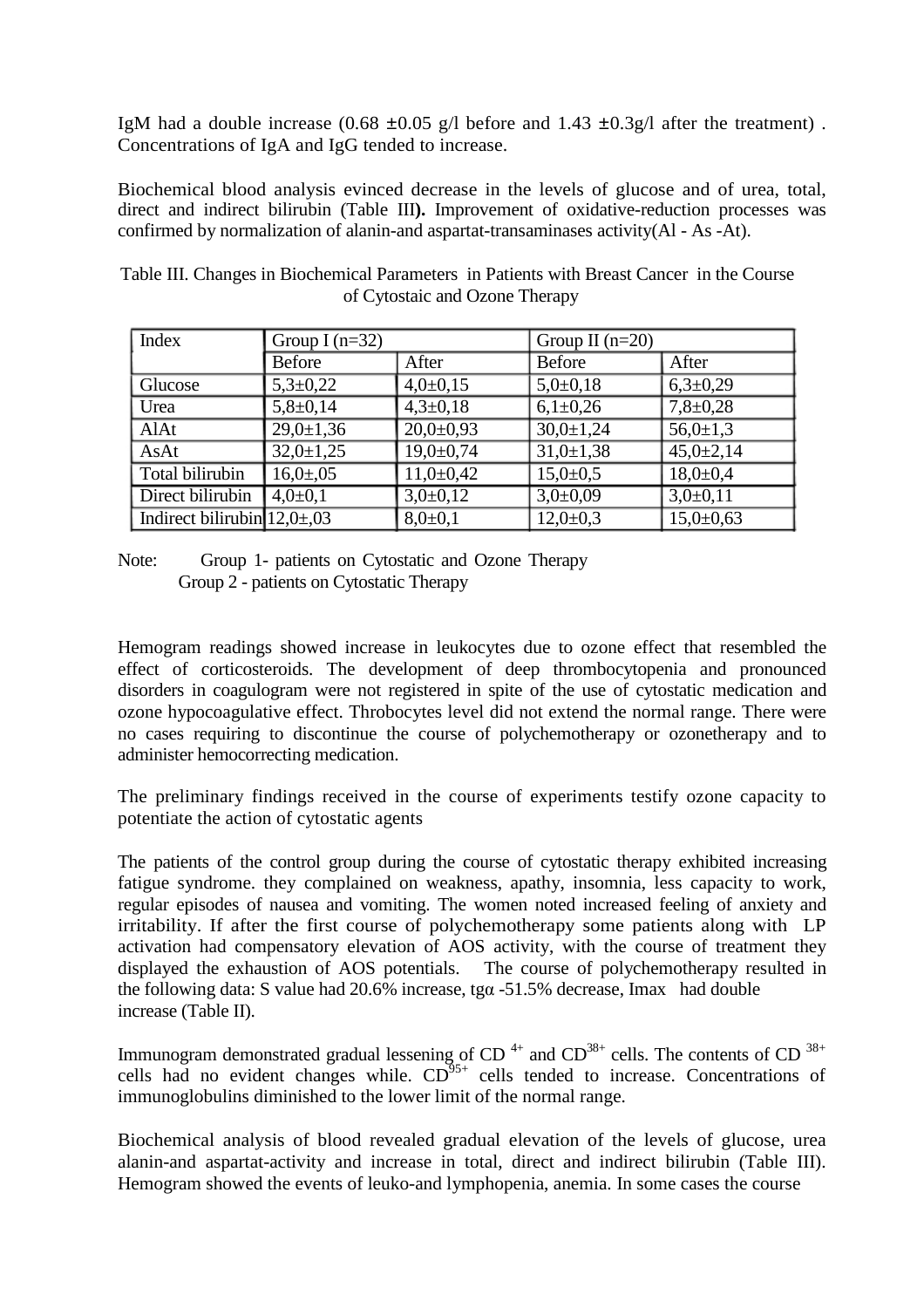of treatment had to be discontinued and additional medications of desotoxicative and hemocorrective agents to be administered.

### **Conclusion**

The received results give profound evidence of ozonetherapy efficacy in the complex treatment of breast cancer. The use of ozonetherapy made it possible to significantly decrease the incidence of systemic non-specific side effects of chemo-prepararions and improve the quality of life of oncopatients in the course of treatment. Medical ozone makes it possible to elevate AOS activity and normalize LP processes. Ozone immunomodelling effect is revealed in the correction of immune status indices, thus eliminating the use of medicinal immunomodulators and reducing the number of infectious complications. Normalization of leukogram parameters ensures complete course of cyclic cytostatic therapy (no interrupted courses or forced reduction of doses).

Improvement of oxidative-reduction processes and of microcirculation yields to reduce hepato- and cardiotoxicity of cytostatics and to eliminate or diminish the dosage of accompanying therapy, to normalize biochemical blood analyses.

Individual selection of single doses of ozone and thorough control over LP changes helps to prevent the development of oxidative stress and makes the method safe and easy to use in the clinical practice.

## **References**

1. Бобров М.Я., Довнар В.К., Тервисиди Д.С., Читириди Н.Г. Антиоксиданты в комплексной терапии рака молочной железы.//*Актуальные вопросы маммологии.* Материалы научно-практической конференции. - 31 марта 1998г, г.Ижевск. - 1998. - с.145-146.

2. Бочкарева Н.В., Кондакова И.В., Коломиец Л.А., и др. Антиоксидантная система при предопухолевых заболеваниях и раке желудка.//*Рос.онкол.журнал.* - 1999, №1. - с.14-17.

3. Возный Э.К., Добровольская Н.Ю., Гуров С.Н., Короткова С.В. Современные лекарственные возможности лечения рака молочной железы. - *Маммология.* - 1996, №1. - с.45-47.

4. Денисов Л.Е., Коптяева И.В., Лактионов К.П. Диагностика и лечение ранних форм рака молочной железы.// *Рос.онкол.журнал.* - 1996, №3  $-c.23-26.$ 

5. Идов И.Э. Аспекты применения озона в медицине.//*Анестез. и реаним.* - 1997, №1. - с.90-94.

6. Капитанов А.Б., Пименов А.М.. Каратиноиды как антиоксидантные модуляторы клеточного метаболизма.//*Усп.совр.биол.* - 1996, №2. - с.179-191.

7. Конторщикова К.Н., Солопаева И.М., Перетягин С.П. Влияние озона на состояние печени при экспериментальном хроническом гепатите.//*Бюл.эксперим.биол. и мед.* - 1996, №8. - с.238-240.

8. Конторщикова К.Н. Биохимические основы эффективности озонотерапии.//*Мiсцеве та парентеральне використання озонотерапii в медицинi.* Збiрник наукових рабiт. Перша мiжнародна науково-практична конференцiя. - 21-22 травия 2001р, Харкiв. - с.13.